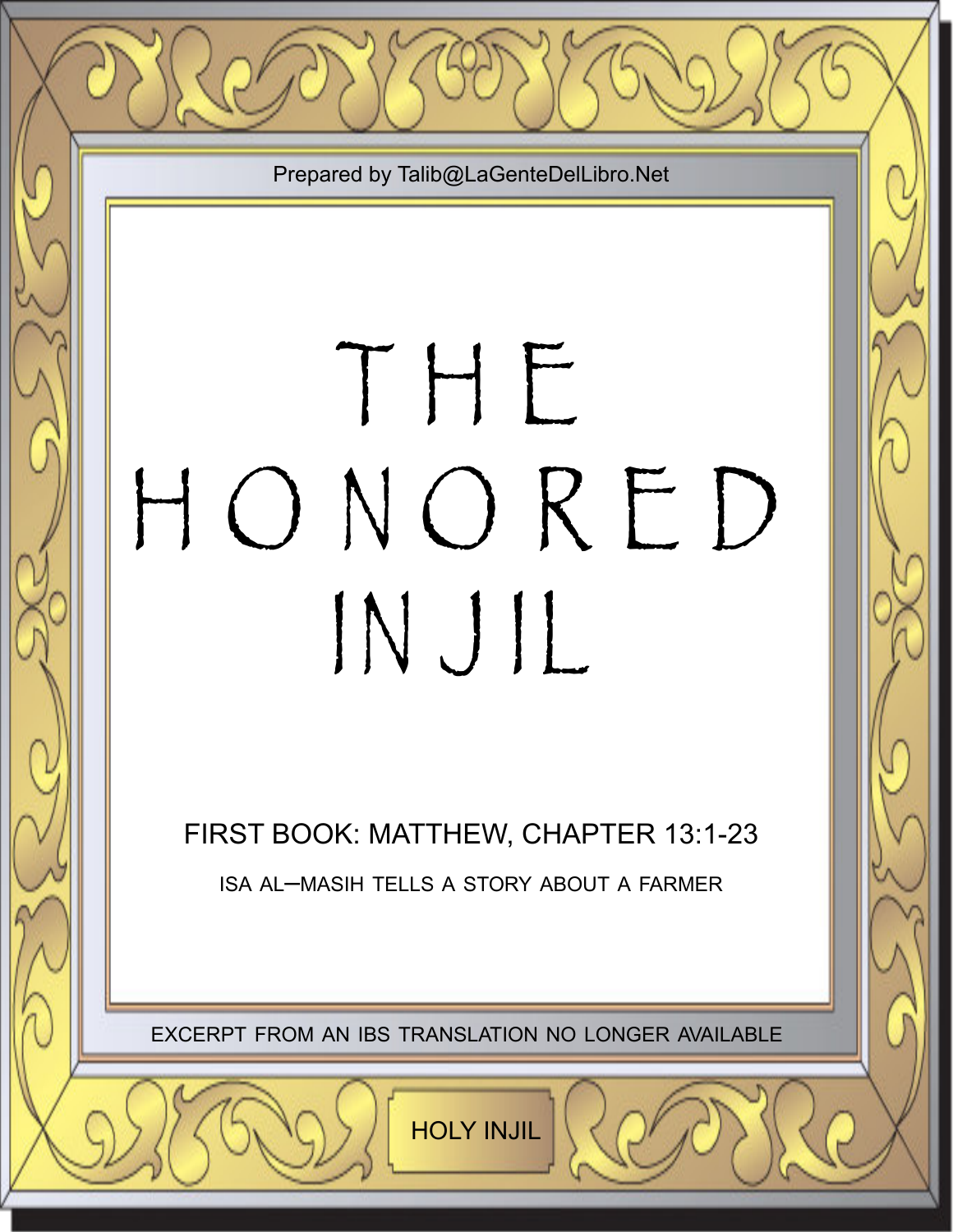## The Story of the Farmer

- **1** That same day Isa left the house and sat by the Sea of Galilee.
- **2** Large crowds gathered around him. So he stepped into a boat. He sat down in it. All the people stood on the shore.
- **3** Then he told them many things by using stories. He said, "A farmer went out to plant his seed.
- **4** He scattered the seed on the ground. Some fell on a path. Birds came and ate it all.
- **5** Some seed fell on rocky places, where there was not much soil. The plants came up quickly, because the soil was not deep.
- **6** When the sun came up, it burned the plants. They dried up because they had no roots.
- **7** Other seed fell among thorns. The thorns grew up and crowded out the plants.
- **8** Still other seed fell on good soil. It produced a crop that was 100, 60 or 30 times more than what was planted.

**9** Those who have ears should listen."

**10** The disciples came to him. They asked, "Why do you use stories when you speak to the people?"

**11** He replied, "You have been given the chance to understand the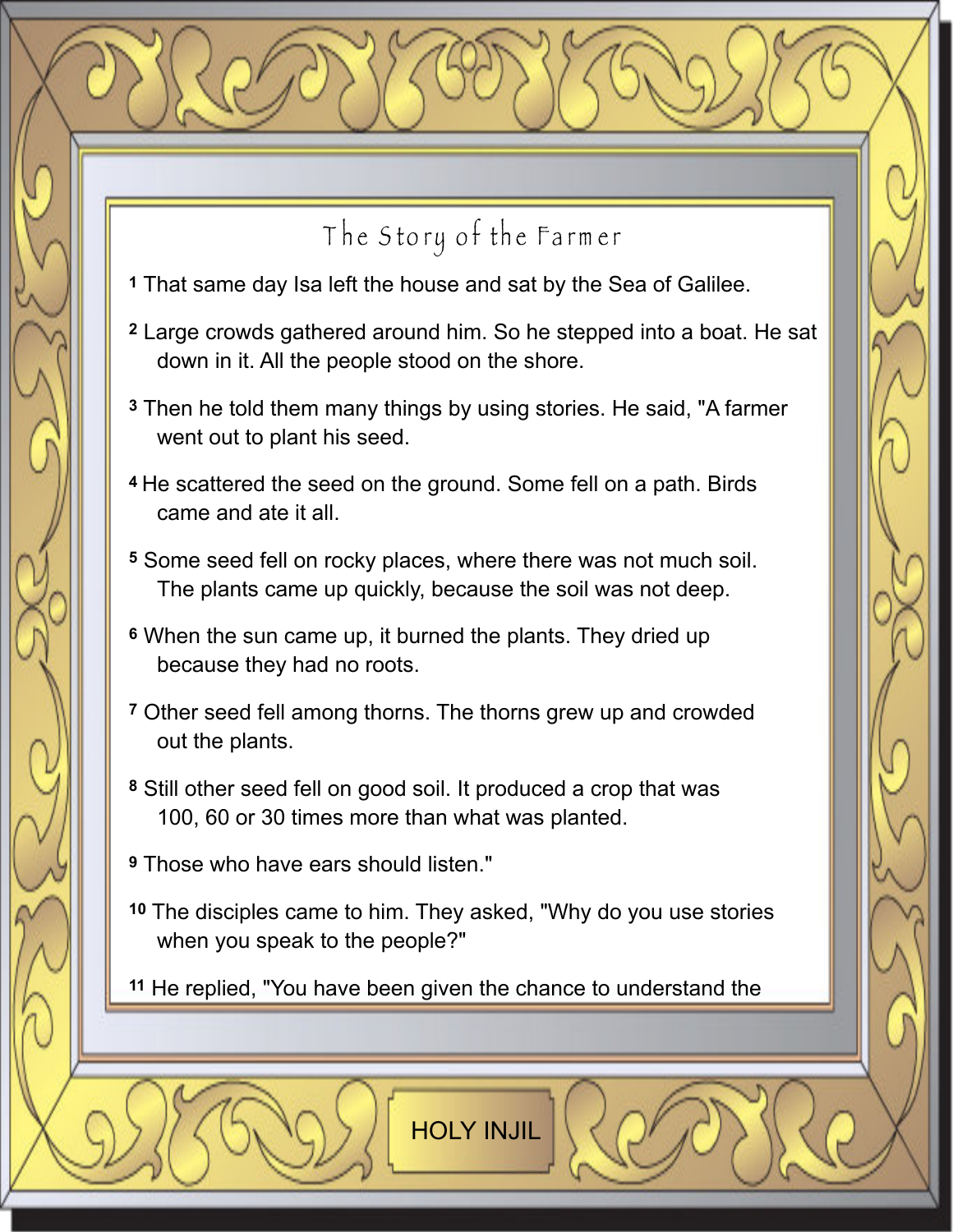secrets of the kingdom of heaven. It has not been given to outsiders.

- **12** Everyone who has that kind of knowledge will be given more. In fact, they will have very much. If anyone does not have that kind of knowledge, even what little he has will be taken away from him.
- **13** This is why I use stories when I speak to the people. I say, "They look, but they do not really see. They listen, but they do not really hear or understand.

**14** "In them the words of al-Nabi Sha`ya' come true. He said,"

- *`You will hear but never understand. You will see but never know what you are seeing.*
- **15** *The hearts of these people have become stubborn. They can barely hear with their ears. They have closed their eyes. Otherwise they might see with their eyes. They might hear with their ears. They might understand with their hearts. They might turn to the Lord, and then he would heal them.*
- **16** "But blessed are your eyes because they see. And blessed are your ears because they hear.
- **17** I tell you the truth. Many prophets and godly people wanted to see what you see. But they did not see it. They wanted to hear what you hear. But they did not hear it.